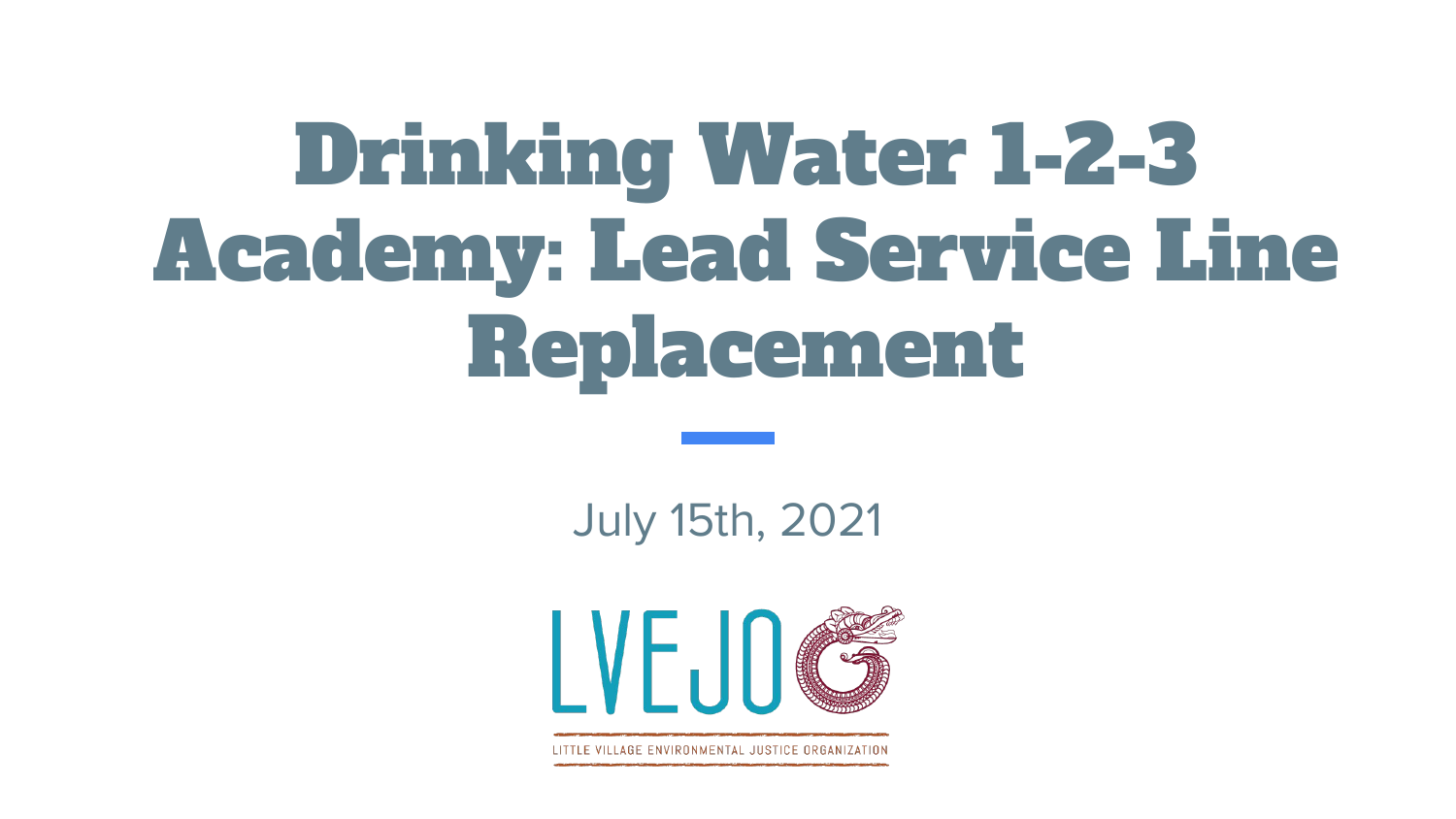# Distribution of Lead Service Lines

- Illinois has the most lead service lines than any other state in the United States .
- At least **686,000 known** lead service lines in Illinois.
- **Over 1 million potential lead service** lines.

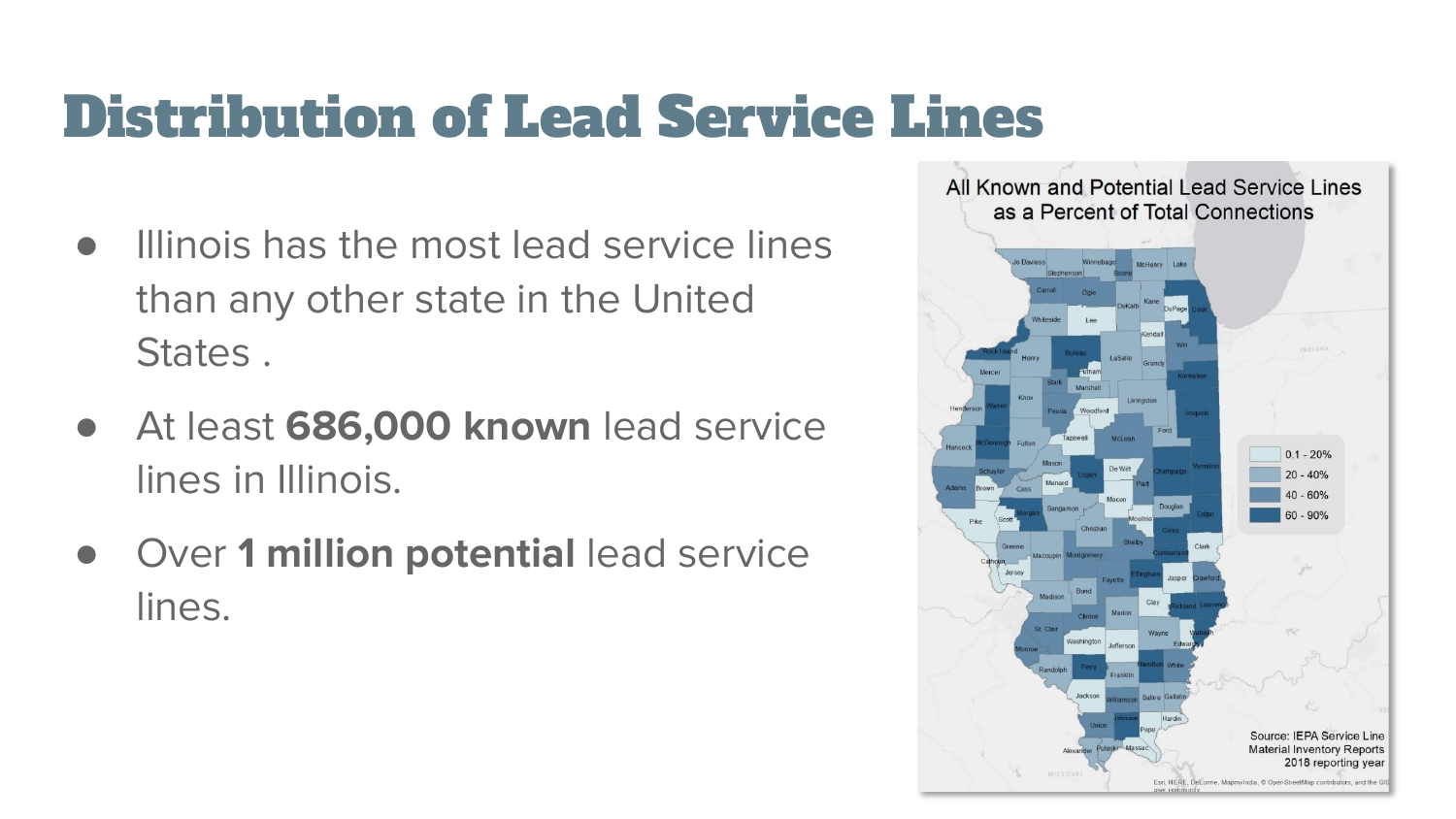# Cost of Replacement

- Cost of lead service line replacement varies greatly. It can cost anywhere from **\$4,500 to as much as \$25,000.**
- Average estimated cost is about **\$8,000.**
- Average total estimated cost to replace LSLs in Illinois **\$5,488,000,00**



Antonio Perez/Chicago Tribune/Tribune News Service via Getty Image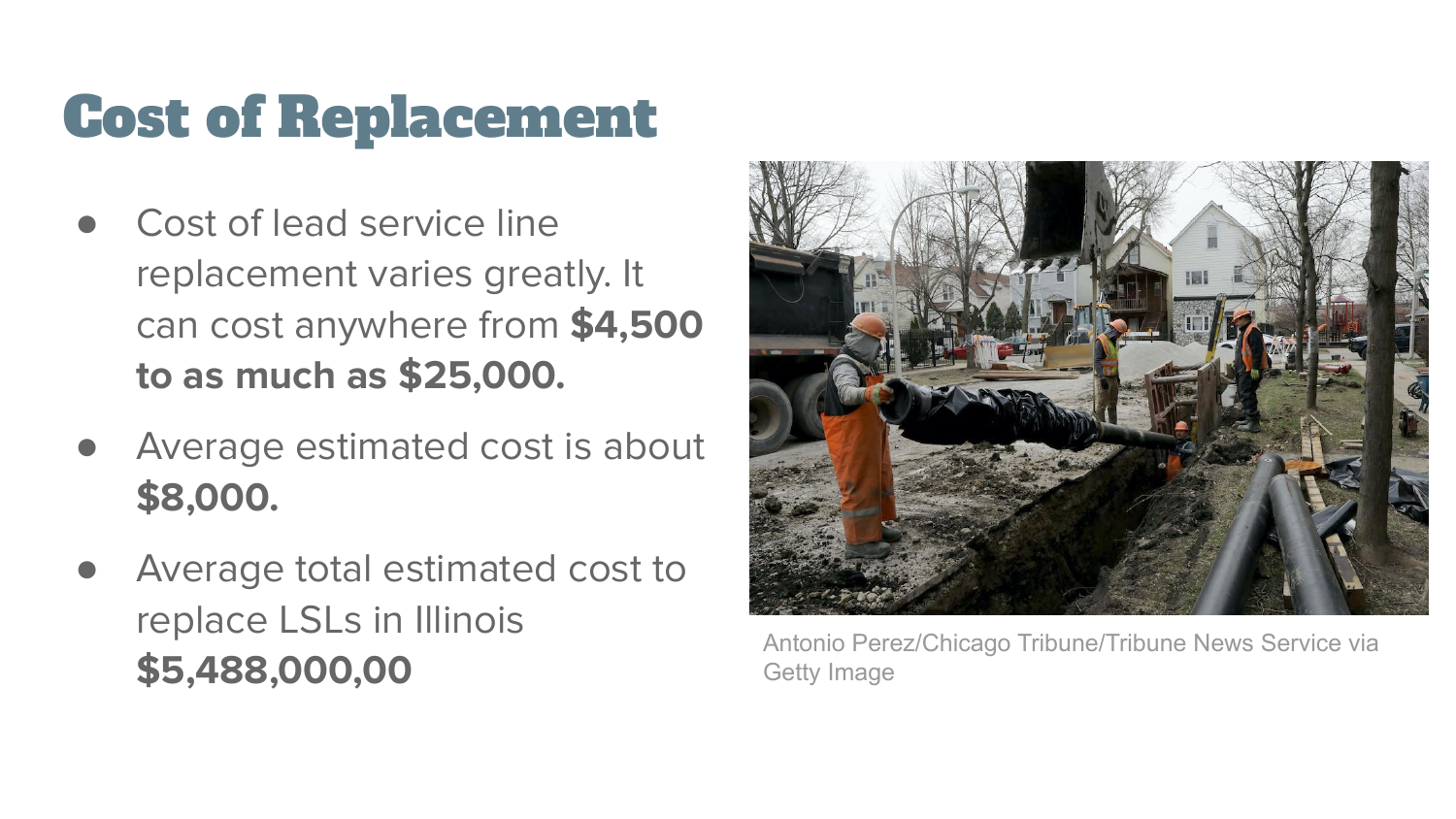### Environmental Injustices

#### **Representation of Racial and Ethnic Groups in** Municipalities with the Most Lead Service Lines

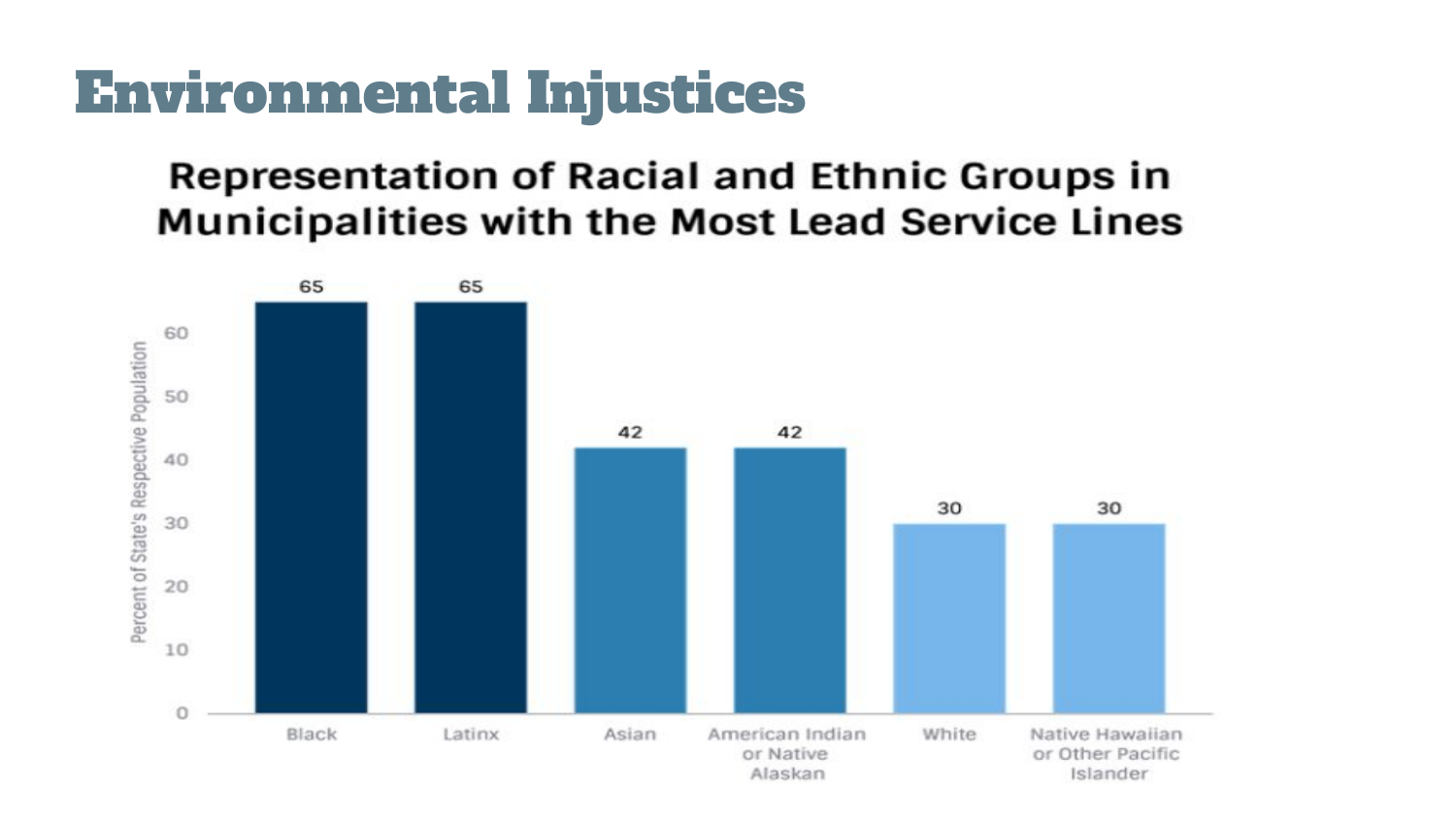# Lead Service Line Replacement and Notification Act (HB 3739)

- Mandates full lead service line replacement within a required timeframe
- Bans partial lead service line replacement
- Requires water systems to submit a service line inventory to the state
- Requires water systems to submit a lead service line replacement plan to the state
- Creates lead service line replacement fund
- Creates the Lead Service Line Replacement Advisory Board
- Establishes a low income water assistance policy and program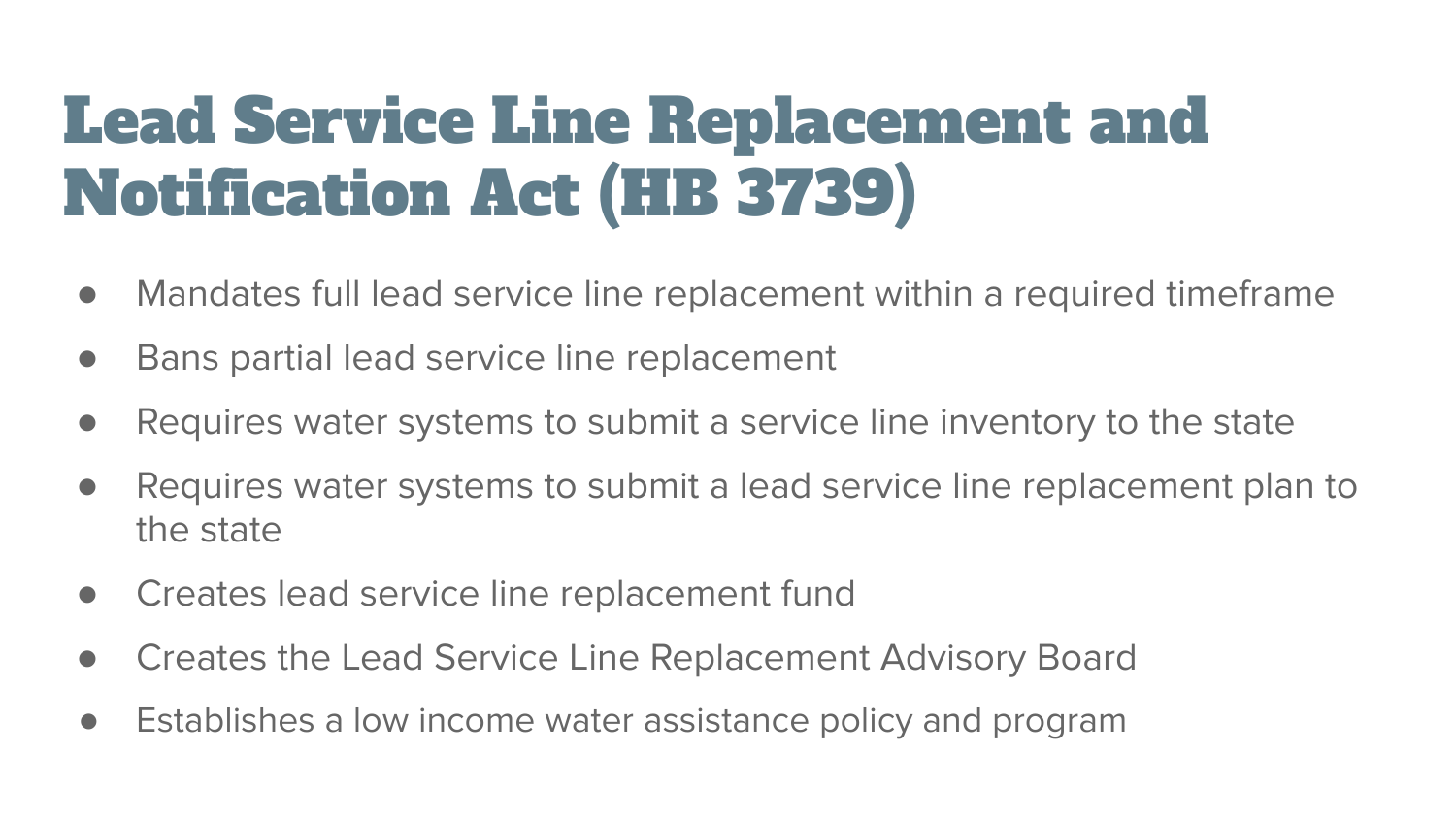## What to expect

Water Systems are required to:

- Identify and replace lead service lines during the process of water main replacement beginning **January 1st, 2022.**
- Submit an initial **service line inventory** to the state by **April 15, 2023**  and a final complete inventory by **April 15, 2024**
- Submit an initial lead service line replacement plan to the state by **April 15, 2024** and an **updated plan every April 15th for review** until a **final comprehensive plan** is submitted **April 15th, 2027.**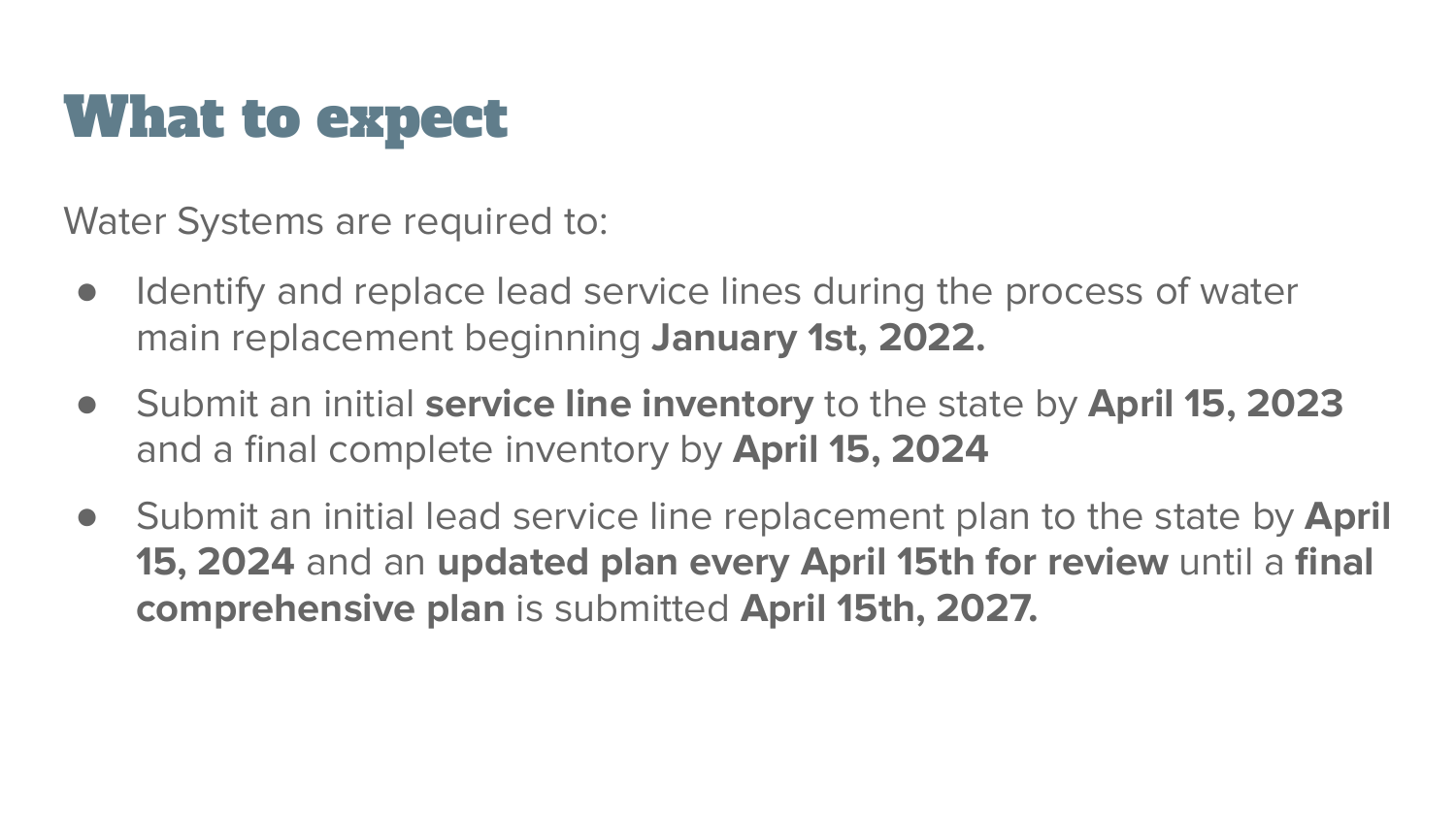# Equity Components

- Mandating the replacement of ALL lead service lines
- Prioritizing high risk facilities and high risk areas for inspection and replacement
- Establishing the Lead Service Line Replacement Fund
- Establishing a low income water assistance program
- Equity components for job contracts